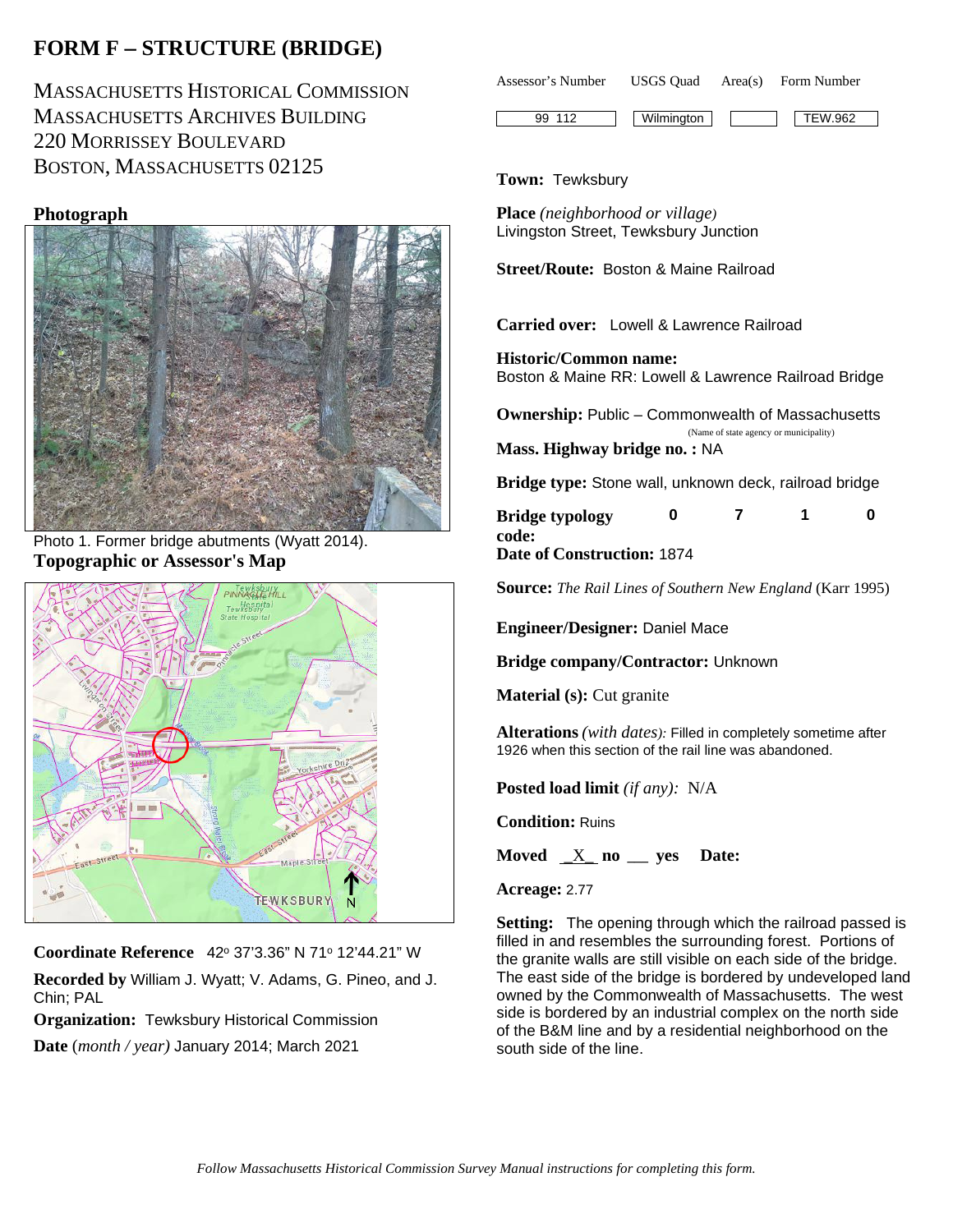## **STRUCTURE FORM (BRIDGE)**

| Superstructure                                      |                |                                             |
|-----------------------------------------------------|----------------|---------------------------------------------|
| Overall length 30'                                  | Deck width 15' | Skew                                        |
| Main unit: No. of spans                             |                | Span length TBD                             |
| Approaches: No. of spans 0                          |                | Span length                                 |
| <b>Substructure</b> ( <i>structure below deck</i> ) |                |                                             |
| Height above feature spanned                        | 15'            | Material of abutments or piers: Cut granite |

#### **ENGINEERING/DESIGN ASSESSMENT**

This bridge was built in 1874 to carry the Boston & Maine branch line over the existing Lowell & Lawrence Railroad, which was then owned by the Boston and Lowell Railroad. The bridge abutments are constructed with cut pieces of granite that are stacked to form the walls on each side of the span. The construction of the span itself is unknown as the opening was filled sometime after 1926, when this section of the Lowell & Lawrence Railroad was officially abandoned. All that remains visible is a few feet of the granite abutment walls. Successional growth forest has overtaken much of the abutments and infill.

### **HISTORICAL NARRATIVE**

The Lowell & Lawrence Railroad was an independent railroad chartered in 1846 to connect Lowell and Lawrence. Although its namesake cities were connected to Boston via the Middlesex Canal, which opened in 1803, the canal was unreliable during the cold New England winters. The railroad opened in 1848, carrying freight and passenger service. In 1848, the Lowell and Salem Railroad was chartered, and the line was built from Peabody to meet the Lowell & Lawrence line two miles east of Tewksbury Center. The confluence of the two lines formed a wye that became Tewksbury Junction.

In 1852, the Lowell & Lawrence Railroad began passenger service between Lowell and Boston by way of Wilmington Junction, where the Boston & Maine and Lowell & Salem Railroads met. The Boston and Lowell Railroad had been given a thirty-year monopoly on passenger service in 1835, and in 1855 the rail line sued the Lowell & Lawrence Railroad with the help of the firm's lawyer, the venerable Daniel Webster, for allowing the Boston & Maine Railroad to run passenger service from Wilmington to Lowell. In 1858, the Boston and Lowell Railroad won and took over the Lowell & Lawrence and the Lowell & Salem, controlled by the Lowell & Lawrence Railroad, to keep the Boston & Maine from acquiring it.

The Boston and Lowell's monopoly ran out in 1865, and in 1874 the Boston & Maine built its own line from Andover to Lowell passing just north of Tewksbury Junction. This branch line connected Lowell and Lawrence via Lowell Junction in Andover. The Boston and Maine took over the Boston and Lowell in 1877, making the Lowell & Lawrence and Lowell & Salem Railroads obsolete. By the 1920s, decreasing rail use due to the advent of the automobile forced the Boston and Maine Railroad to condense its numerous parallel branches that had been acquired over time. Among these were the Lowell & Lawrence line, which was parallel to a Boston & Maine Branch. The Lowell & Lawrence Branch was abandoned in stages, beginning with the section of track from Tewksbury Centre to Pikes Siding, just before South Lawrence, and South Lawrence and Lawrence, both in 1926; followed by the west end of the track between Bleachery and Wamesit west of Tewksbury in 1936, and Wamesit to Tewksbury in ca 1983. Following the abandonment of the track section between Tewksbury Centre and Pikes Siding, the subject bridge was infilled at an unknown time.

### **BIBLIOGRAPHY and/or REFERENCES**

Karr, Ronald D. (1995). *The Rail Lines of Southern New England.* Pepperell, MA: Branch Line Press. Karr, Ronald D. (2010). *Lost Railroads of New England.* Pepperell, MA: Branch Line Press. U.S. Geological Survey. Lawrence Quadrangle, Massachusetts [map], 1:62500, Topographic Quadrangle Map, Reston, VA 1888.

\_\_\_ Recommended for listing in the National Register of Historic Places. *If checked, you must attach a completed National Register Criteria Statement form.*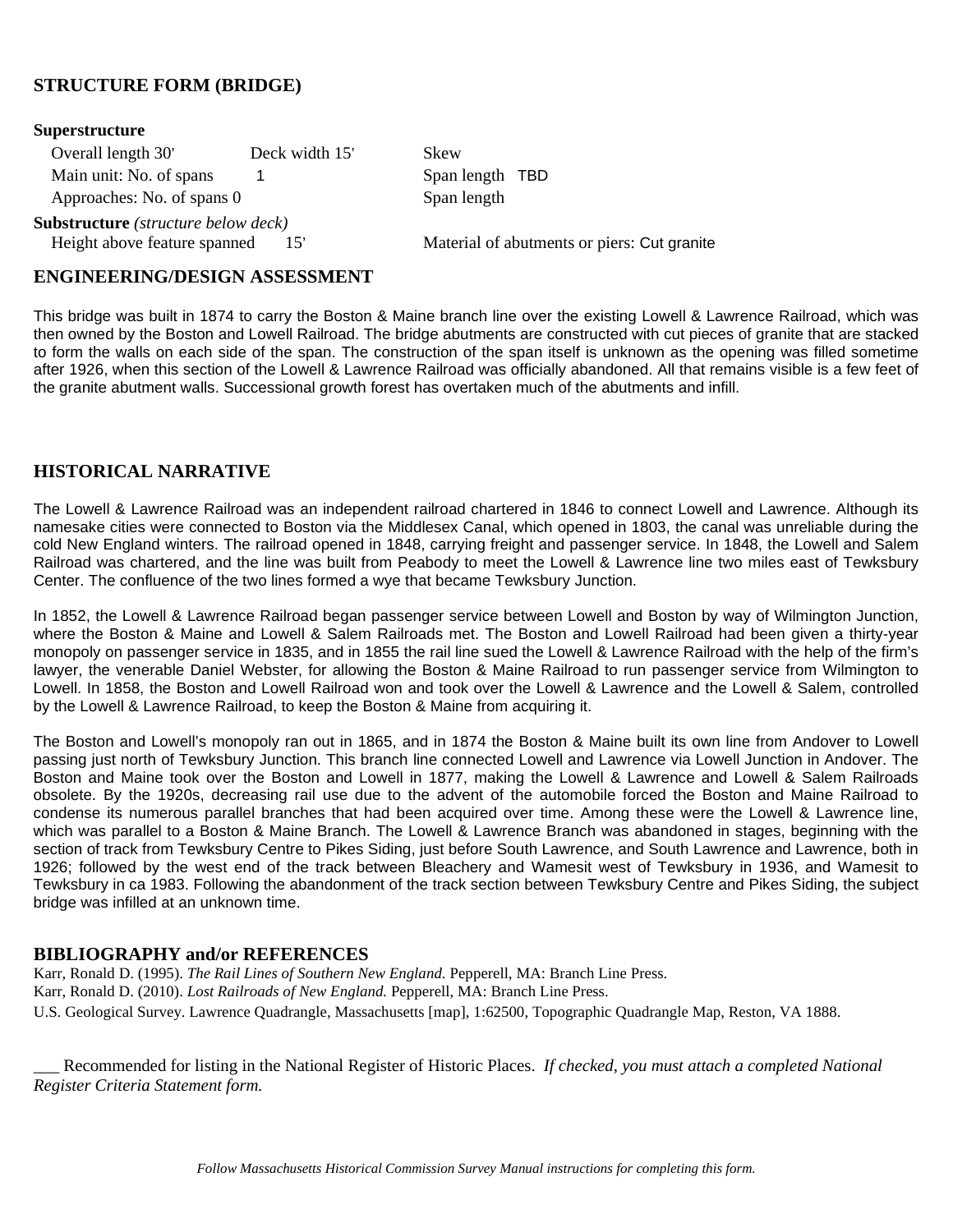## **INVENTORY FORM CONTINUATION SHEET** TEWKSBURY LOWELL & LAWRENCE RR BRIDGE

MASSACHUSETTS HISTORICAL COMMISSION Area(s) Form No. 220 MORRISSEY BOULEVARD, BOSTON, MASSACHUSETTS 02125

## **PHOTOGRAPHS AND FIGURES**

Photo 2. Portion of granite wall still visible on southeast side of B&M line (Wyatt 2014).



Photo 3. Portion of granite wall visible on northeast side of B&M line (Wyatt 2014).





TEW.962